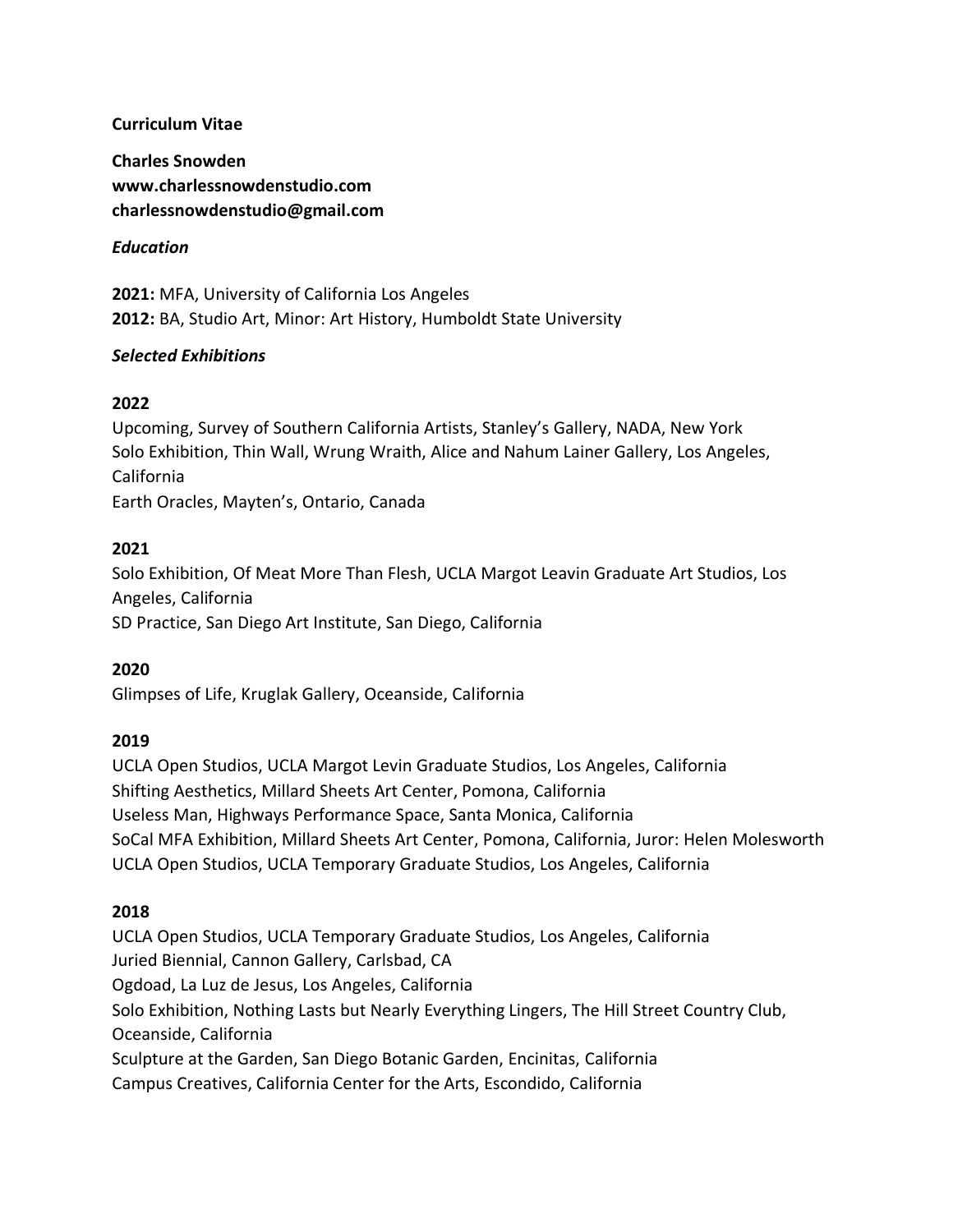### **2017**

I'm Sorry, The Storage Room, Oceanside, California Magic, Backfence Society, Vista, California The Vine Affair, San Diego Art Institute, San Diego, California Infinite Expression II, Booze Brothers, Vista, California

#### **2016**

Meditations, Sergott Contemporary, Rancho Santa Fe, California Embody, Kruglak Gallery, Oceanside, California Infinite Expression, Bagby, Oceanside, California

#### **2015**

Printed Works, Kruglak Gallery, Oceanside, California Art Auction, Oceanside Museum of Art, Oceanside, California Art Alliance at the Museum, Oceanside Museum of Art, Oceanside, California Solo Exhibition, Endless Revisions, Blue Gate Gallery, Oceanside, California Alumni Show, Blue Gate Gallery, Oceanside, California

#### **2014**

Art Auction, Oceanside Museum of Art, Oceanside, California Art Alliance II, Herbert B. Turner Gallery, Del Mar, California

#### **2013**

Vision, Pendleton Gallery, Oceanside, California Transition, Blue Gate Gallery, Oceanside, California Art Auction, Oceanside Museum of Art, Oceanside, California Conduit, Blue Gate Gallery, Oceanside, California Juried Biennial, Cannon Gallery, Carlsbad, California

#### **2012**

Fodder, Blue Gate Gallery, Oceanside, California HSU Honors Show, CCACA, Davis, California Sculpture Walk, Humboldt State University, Arcata, California Annual Teapot Show, Humboldt State University, Arcata, California An Introspective Look at Clay, Humboldt State University, Arcata, California

#### *Related Experience*

**Spring 2022:** Instructor, Beginning Ceramics, CSUB **Spring 2021:** Teaching Assistant, Arts Education (online), Christina Korn, UCLA **Winter 2021:** Teaching Assistant, Beginning Ceramics (online), Laub, UCLA **Fall 2020:** Teaching Assistant, Advanced Ceramics (online), Candice Lin, UCLA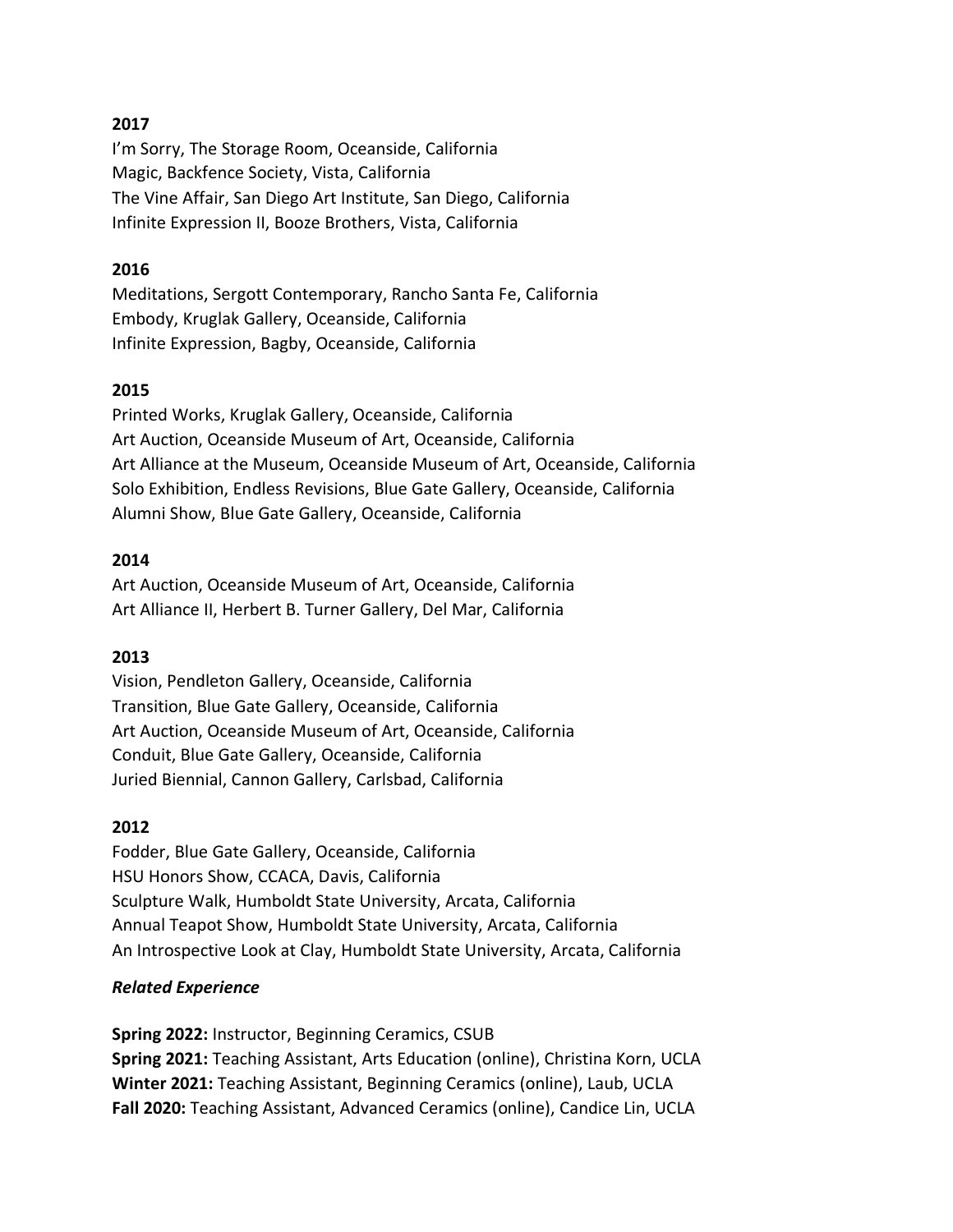**Spring 2020:** Teaching Assistant, Advanced Ceramics (online), Tia Pulitzer, UCLA **Fall 2020:** Teaching Assistant, Strategies and Methods for Visual Arts Teaching Artistry, Charla Elizabeth, UCLA **Spring 2019:** Teaching Assistant, Beginning Ceramics, Brad Miller, UCLA

**Winter 2019:** Teaching Assistant, Modernism, Sami Siegelbaum, UCLA

**Fall 2018:** Teaching Assistant, Advanced Ceramics, Ben Jackel, UCLA

**2012 - 2018:** Instructional Assistant/Ceramics Lab Technician, Mira Costa Community College

**2012 - 2018:** Assistant and liaison, Land Arts of the American West, Mira Costa Community College

**2014:** Studio Assistant, Hiroshi Ikehata

**2012:** Teaching Assistant, Nancy Frazier, Humboldt State University

**2011 - 2012:** Ceramics Lab Technician, Humboldt State University

## *Lectures/Presentations*

UCLA, Arts Education (online), Los Angeles, CA, April 14, 2021 UCLA, Beginning Ceramics (online), Los Angeles, CA, February 20, 2021 UCLA, Advanced Ceramics, Los Angeles, CA, May 5, 2020 UCLA, Beginning Ceramics, Los Angeles, CA, February 5, 2019 Mira Costa College, Professional Practices, Oceanside, CA, April 30, 2018 Hillstreet Country Club, Oceanside, CA, July 30, 2018 Mira Costa College, Ceramics, Oceanside, CA, April 23, 2018 Humboldt State University, Arcata, CA, March 11, 2017 Kruglak Gallery, Oceanside, CA, October 27, 2016

# *Awards/Recognition*

# **2020**

Commission for permanent collection, City of San Diego Department of Art Award (UCLA) Clifton Webb Scholarship for the Arts Adrian Saxe Ceramics Scholarship

# **2019**

Graduate Division Award UCLA Art Council Award Mrs. Sydney A. Temple Art Scholarship Laura F. Andreson Scholarship

# **2018**

Martha Matthias Denny Scholarship Laura F. Andreson Scholarship Weiser Family Foundation Scholarship